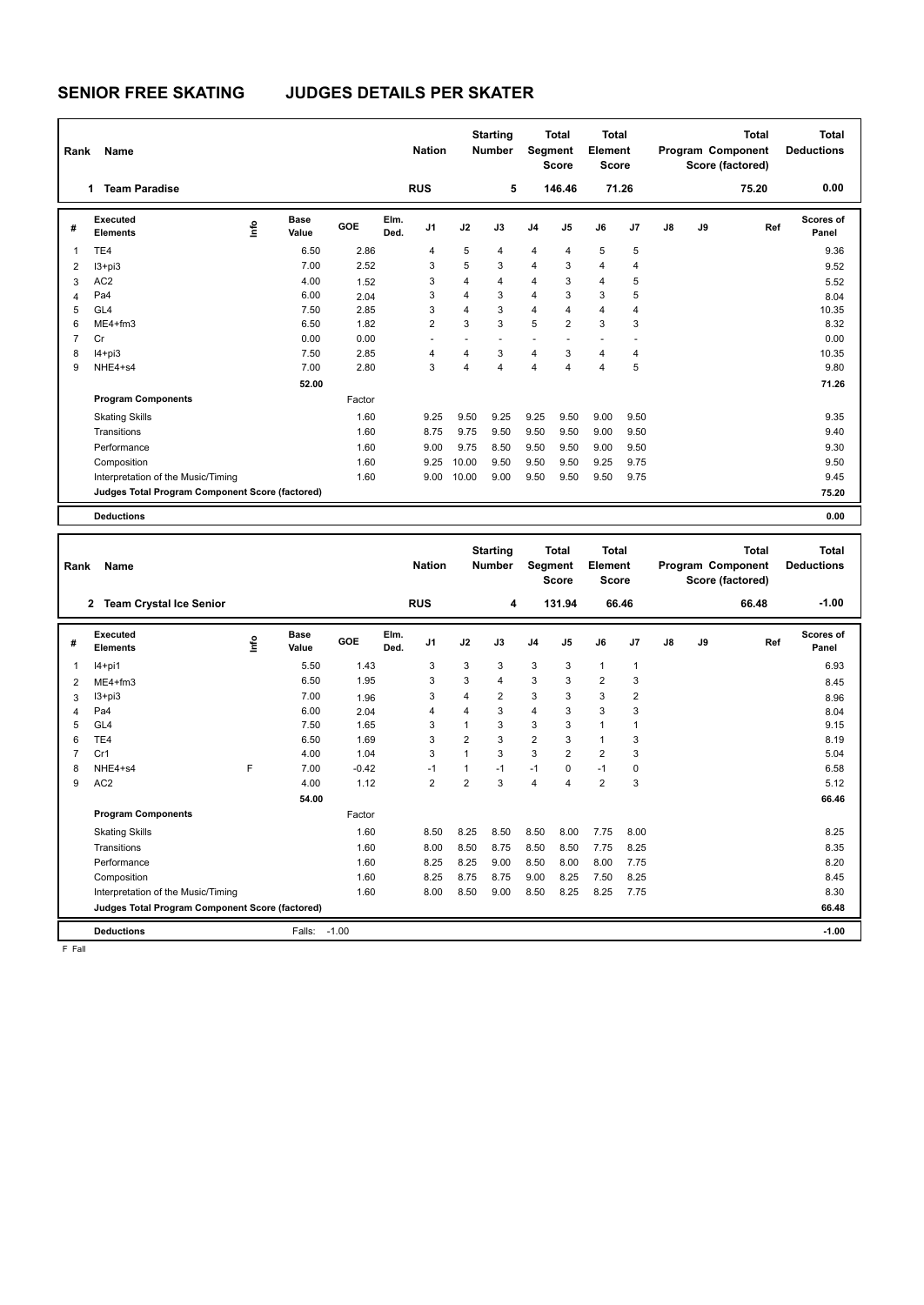# **SENIOR FREE SKATING JUDGES DETAILS PER SKATER**

| Rank | Name                                            |     |                      | <b>Nation</b> |              | <b>Starting</b><br><b>Number</b> |                | Total<br>Segment<br><b>Score</b> |                | Total<br>Element<br><b>Score</b> | <b>Total</b><br>Program Component<br>Score (factored) |                         |               | <b>Total</b><br><b>Deductions</b> |       |                           |
|------|-------------------------------------------------|-----|----------------------|---------------|--------------|----------------------------------|----------------|----------------------------------|----------------|----------------------------------|-------------------------------------------------------|-------------------------|---------------|-----------------------------------|-------|---------------------------|
|      | <b>Team Zoulous</b><br>3                        |     |                      |               |              | <b>FRA</b>                       |                | 3                                |                | 99.71                            | 48.87                                                 |                         |               |                                   | 51.84 | $-1.00$                   |
| #    | Executed<br><b>Elements</b>                     | ١f٥ | <b>Base</b><br>Value | GOE           | Elm.<br>Ded. | J <sub>1</sub>                   | J2             | J3                               | J <sub>4</sub> | J <sub>5</sub>                   | J6                                                    | J7                      | $\mathsf{J}8$ | J9                                | Ref   | <b>Scores of</b><br>Panel |
| 1    | AC <sub>2</sub>                                 |     | 4.00                 | 0.72          |              | $\overline{2}$                   | 0              | $\overline{2}$                   | $\overline{2}$ | $\mathbf{1}$                     | $\overline{2}$                                        | $\overline{2}$          |               |                                   |       | 4.72                      |
| 2    | $I4 + pi3$                                      |     | 7.50                 | 0.45          |              | $\overline{2}$                   | $\Omega$       | $\mathbf{1}$                     | $-1$           | $\Omega$                         | $\overline{1}$                                        |                         |               |                                   |       | 7.95                      |
| 3    | Pa <sub>3</sub>                                 |     | 5.00                 | 0.10          |              | 2                                | $-1$           | 0                                | $\mathbf{1}$   | 0                                | $\mathbf 0$                                           | 0                       |               |                                   |       | 5.10                      |
| 4    | $ME3+fm2$                                       | E   | 4.50                 | $-0.90$       |              | $-3$                             | 0              | $-2$                             | $-3$           | $-2$                             | $-1$                                                  | $-2$                    |               |                                   |       | 3.60                      |
| 5    | GL4                                             |     | 7.50                 | 0.75          |              | 1                                | 1              | $\mathbf{1}$                     | $\mathbf{1}$   | 1                                | $\mathbf{1}$                                          | 1                       |               |                                   |       | 8.25                      |
| 6    | TE <sub>3</sub>                                 |     | 5.50                 | 0.77          |              | 2                                | $\overline{2}$ | 0                                | $\mathbf{1}$   | $\Omega$                         | $\overline{2}$                                        | 2                       |               |                                   |       | 6.27                      |
| 7    | $12+pi2$                                        |     | 5.00                 | $-0.70$       |              | $-2$                             | $-2$           | $-3$                             | $-3$           | 0                                | $\mathbf{1}$                                          | 0                       |               |                                   |       | 4.30                      |
| 8    | NHE3+s2                                         |     | 4.50                 | 0.18          |              | 2                                | $-1$           | $-1$                             | $\mathbf 0$    | 0                                | $\overline{1}$                                        | $\overline{\mathbf{c}}$ |               |                                   |       | 4.68                      |
| 9    | Cr1                                             |     | 4.00                 | 0.00          |              | $\overline{2}$                   | $-3$           | $\mathbf 0$                      | $-1$           | $\Omega$                         | $\overline{1}$                                        | 0                       |               |                                   |       | 4.00                      |
|      |                                                 |     | 47.50                |               |              |                                  |                |                                  |                |                                  |                                                       |                         |               |                                   |       | 48.87                     |
|      | <b>Program Components</b>                       |     |                      | Factor        |              |                                  |                |                                  |                |                                  |                                                       |                         |               |                                   |       |                           |
|      | <b>Skating Skills</b>                           |     |                      | 1.60          |              | 6.50                             | 5.50           | 6.25                             | 6.50           | 5.75                             | 6.75                                                  | 6.75                    |               |                                   |       | 6.35                      |
|      | Transitions                                     |     |                      | 1.60          |              | 6.75                             | 5.25           | 6.50                             | 6.00           | 5.50                             | 6.75                                                  | 7.00                    |               |                                   |       | 6.30                      |
|      | Performance                                     |     |                      | 1.60          |              | 6.25                             | 5.25           | 6.50                             | 6.50           | 5.50                             | 7.00                                                  | 6.75                    |               |                                   |       | 6.30                      |
|      | Composition                                     |     |                      | 1.60          |              | 7.25                             | 5.75           | 6.75                             | 7.00           | 6.00                             | 7.25                                                  | 7.50                    |               |                                   |       | 6.85                      |
|      | Interpretation of the Music/Timing              |     |                      | 1.60          |              | 6.50                             | 5.50           | 6.75                             | 6.75           | 6.00                             | 7.00                                                  | 7.00                    |               |                                   |       | 6.60                      |
|      | Judges Total Program Component Score (factored) |     |                      |               |              |                                  |                |                                  |                |                                  |                                                       |                         |               |                                   |       | 51.84                     |
|      | <b>Deductions</b>                               |     | Falls:               | $-1.00$       |              |                                  |                |                                  |                |                                  |                                                       |                         |               |                                   |       | $-1.00$                   |

F Fall

| Rank           | Name                                            |                      |         |              | <b>Nation</b>  |                | <b>Starting</b><br><b>Number</b> |                | <b>Total</b><br>Segment<br><b>Score</b> | Total<br>Element<br><b>Score</b> |                |    |       | <b>Total</b><br><b>Program Component</b><br>Score (factored) | <b>Total</b><br><b>Deductions</b> |
|----------------|-------------------------------------------------|----------------------|---------|--------------|----------------|----------------|----------------------------------|----------------|-----------------------------------------|----------------------------------|----------------|----|-------|--------------------------------------------------------------|-----------------------------------|
|                | 4 Team Skating Graces                           |                      |         |              | <b>GER</b>     |                | $\mathbf 2$                      |                | 89.52                                   |                                  | 45.44          |    |       | 44.08                                                        | 0.00                              |
| #              | <b>Executed</b><br>lnfo<br><b>Elements</b>      | <b>Base</b><br>Value | GOE     | Elm.<br>Ded. | J <sub>1</sub> | J2             | J3                               | J <sub>4</sub> | J <sub>5</sub>                          | J6                               | J <sub>7</sub> | J8 | J9    | Ref                                                          | <b>Scores of</b><br>Panel         |
| 1              | Cr1                                             | 4.00                 | 0.48    |              | $\overline{1}$ | $\overline{2}$ | $\overline{2}$                   | $\mathbf 0$    | $\mathbf{1}$                            | $\mathbf{1}$                     | 1              |    |       |                                                              | 4.48                              |
| 2              | $ME4 + fm2$                                     | 5.50                 | 0.33    |              | $\overline{1}$ | $\mathbf{1}$   | $\mathbf{1}$                     | 0              | 0                                       | $\mathbf{1}$                     | 0              |    |       |                                                              | 5.83                              |
| 3              | NHE3+s1                                         | 3.00                 | 0.30    |              | -1             | 1              | $\mathbf{1}$                     | $\mathbf{1}$   | 1                                       | $\mathbf{1}$                     | 0              |    |       |                                                              | 3.30                              |
| 4              | $14+pi2$                                        | 6.50                 | $-0.91$ |              | $-1$           | $-2$           | $-1$                             | $-2$           | $-1$                                    | $\mathbf 0$                      | $-2$           |    |       |                                                              | 5.59                              |
| 5              | Pa3                                             | 5.00                 | $-0.50$ |              | $\Omega$       | $-2$           | $-1$                             | $-2$           | $-1$                                    | $\mathbf 0$                      | $-1$           |    |       |                                                              | 4.50                              |
| 6              | TE3                                             | 5.50                 | $-0.55$ |              | 1              | $-2$           | $\mathbf 0$                      | $-2$           | $-1$                                    | $-1$                             | $-1$           |    |       |                                                              | 4.95                              |
| $\overline{7}$ | GL <sub>4</sub>                                 | 7.50                 | 0.45    |              | -1             | $-1$           | $\mathbf{1}$                     | $\mathbf{1}$   | $\Omega$                                | $\mathbf{1}$                     | 0              |    |       |                                                              | 7.95                              |
| 8              | $12+pi2$                                        | 5.00                 | $-0.40$ |              | 0              | $-3$           | $-1$                             | $-2$           | $\Omega$                                | 0                                | $-1$           |    |       |                                                              | 4.60                              |
| 9              | AW <sub>2</sub>                                 | 4.00                 | 0.24    |              | $\overline{1}$ | $\mathbf 0$    | $\mathbf{1}$                     | 0              | $\mathbf 0$                             | $\overline{1}$                   | $\mathbf{1}$   |    |       |                                                              | 4.24                              |
|                |                                                 | 46.00                |         |              |                |                |                                  |                |                                         |                                  |                |    |       |                                                              | 45.44                             |
|                | <b>Program Components</b>                       |                      | Factor  |              |                |                |                                  |                |                                         |                                  |                |    |       |                                                              |                                   |
|                | <b>Skating Skills</b>                           |                      | 1.60    |              | 6.25           | 6.25           | 5.75                             | 5.00           | 5.00                                    | 5.25                             | 5.00           |    |       |                                                              | 5.45                              |
|                | Transitions                                     |                      | 1.60    |              | 6.00           | 5.75           | 6.00                             | 5.00           | 4.75                                    | 5.50                             | 5.00           |    |       |                                                              | 5.45                              |
|                | Performance                                     |                      | 1.60    |              | 6.50           | 6.00           | 5.75                             | 5.00           | 5.00                                    | 5.50                             | 5.00           |    |       |                                                              | 5.45                              |
|                | Composition                                     |                      | 1.60    |              | 6.25           | 6.25           | 6.50                             | 5.25           | 5.00                                    | 5.25                             | 5.25           |    |       |                                                              | 5.65                              |
|                | Interpretation of the Music/Timing              |                      | 1.60    |              | 6.50           | 6.00           | 6.00                             | 5.25           | 4.75                                    | 5.50                             | 5.00           |    |       |                                                              | 5.55                              |
|                | Judges Total Program Component Score (factored) |                      |         |              |                |                |                                  |                |                                         |                                  |                |    | 44.08 |                                                              |                                   |
|                | <b>Deductions</b>                               |                      |         |              |                |                |                                  |                |                                         |                                  |                |    |       |                                                              | 0.00                              |
|                | Separations in excess:                          | $(1$ of 8)           |         |              |                |                |                                  |                |                                         |                                  |                |    |       |                                                              |                                   |